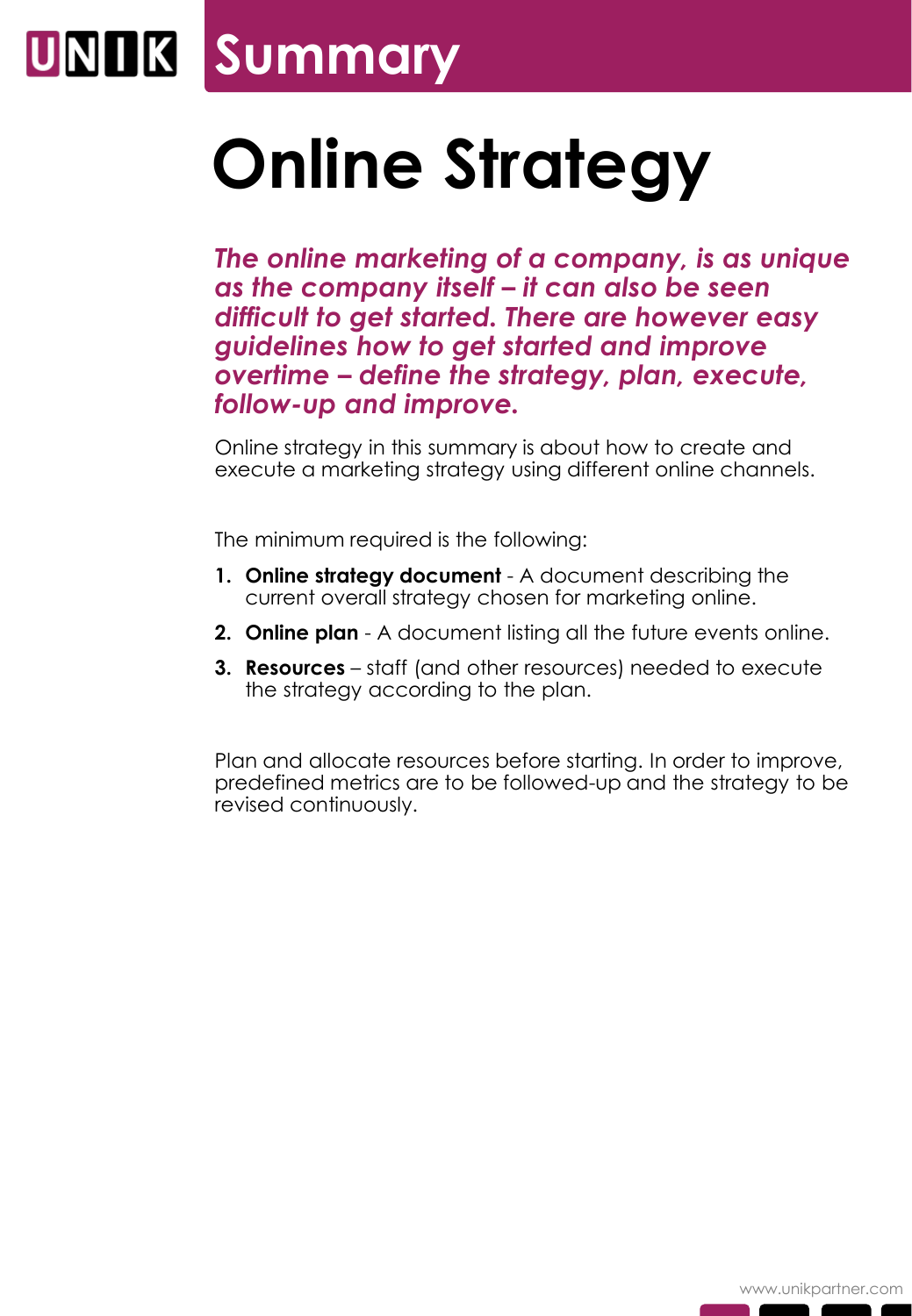## UNIK Summary

### **Online Strategy Document**

Online Strategy Document is a document describing the current overall strategy chosen for marketing online. The strategy should be revised on an agreed intervals (e.g. every quarter).

As a minimum the strategy should consist of the following:

### **1. Overall Strategy**

- Definition of what you want to accomplish and how:
- Target audience
- Objectives
- Channels to use
- Tone of voice and how to interact

*Tips! Be inspired by competitors.*

### **2. Metrics and Goals**

Measurements chosen. *Tips! Set realistic goals, and revise the strategy to improve.*

#### **3. Organization and Roles**

Defined roles and responsibilities. *Tips! Delegate work as much as possible but don't jeopardizing the tone of voice.*



It's also recommended to include summaries of the research completed to set the strategy, such as:

- Online channel summary (example follows)
- Update strategy per channel (example follows)
- Online competitor analysis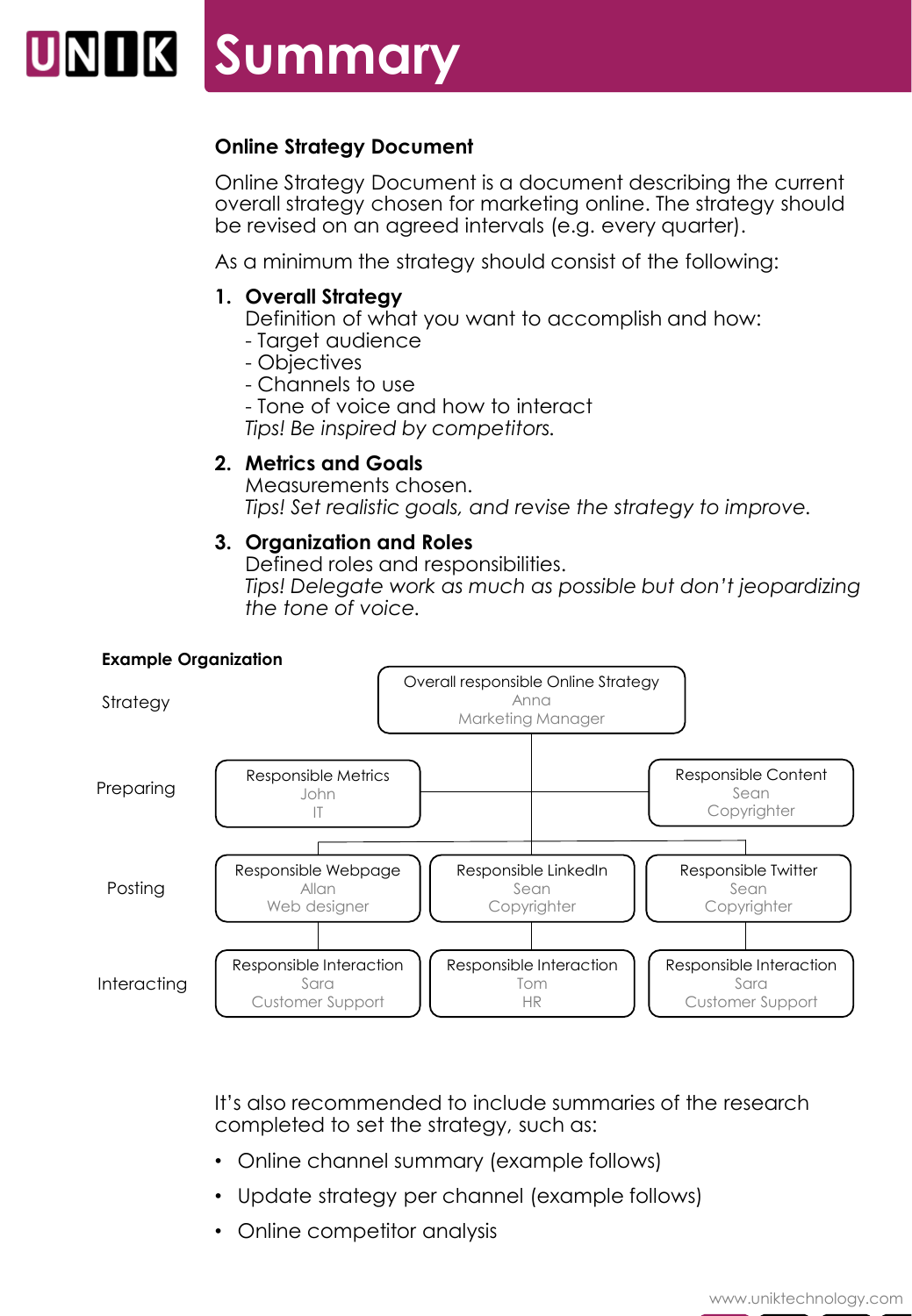### **Summary**

#### **Online Plan**

The online plan is a document listing all the future events related to the online strategy document.

The companies marketing plan can serve as input to assure main events are reflected in the online plan.

It should be clear when measurements are gathered and when the strategy should be updated.

Each online channel, selected in the strategy, should have two event rows:

- Post planned updates made in the channel
- Interact planned timed to follow up all previous posts in the channel and interact with customers responding to it.

|                 | <b>UNIM</b> Online Plan Example |                |            |            |            |            |            |            |                 |            |                |            |            |                 |                 |            |            |                                   |            |            |            |            |            |            |            |              |                                    |                    |                                       |                |            |                 |                |            |                    |                 |              |            |                |
|-----------------|---------------------------------|----------------|------------|------------|------------|------------|------------|------------|-----------------|------------|----------------|------------|------------|-----------------|-----------------|------------|------------|-----------------------------------|------------|------------|------------|------------|------------|------------|------------|--------------|------------------------------------|--------------------|---------------------------------------|----------------|------------|-----------------|----------------|------------|--------------------|-----------------|--------------|------------|----------------|
|                 | Month                           | 10             | 10         | 10         | 10         | 10         | 10         | 10         | 10 <sup>1</sup> | 10         | 10             | 10         | 10         | 10 <sup>1</sup> | 10 <sup>1</sup> | 10         | 10         | 10                                | 10         | 10         | 10         | 10         | 10         | 10         | 10         | 10           | 10                                 | 10                 | 10                                    | 10             | 10         | 10 <sup>1</sup> | 11             | 11         | 11                 | 11              | 11           | 11         | 11             |
|                 | Week                            | 40             | 40         | 40         | 40         | 40         | 40         | 41         | 41              | 41         | 41             | 41         | 41         | 41              | 42              | 42         | 42         | 42                                | 42         | 42         | 42         | 43         | 43         | 43         | 43         | 43           | 43                                 | 43                 | 44                                    | 44             | 44         | 44              | 44             | 44         | 44                 | 45              | 45           | 45         | 45             |
| Time            | <b>Date</b>                     | 2018-10-01     | 2018-10-02 | 2018-10-03 | 2018-10-04 | 2018-10-05 | 2018-10-06 | 2018-10-07 | 2018-10-08      | 2018-10-09 | 2018-10-10     | 2018-10-11 | 2018-10-12 | 2018-10-13      | 2018-10-14      | 2018-10-15 | 2018-10-16 | 2018-10-17                        | 2018-10-18 | 2018-10-19 | 2018-10-20 | 2018-10-21 | 2018-10-22 | 2018-10-23 | 2018-10-24 | 2018-10-25   | 2018-10-26                         | 2018-10-27         | 2018-10-28                            | 2018-10-29     | 2018-10-30 | 2018-10-31      | 2018-11-01     | 2018-11-02 | $11 - 03$<br>2018- | 2018-11-04      | 2018-11-05   | 2018-11-06 | 2018-11-07     |
| Input           | Corporate event                 |                |            |            |            |            |            |            |                 |            |                |            |            |                 |                 |            |            | æ<br>relea<br>$\times$<br>Prodcut |            |            |            |            |            |            |            |              | Trade show<br>Chicago <sup>-</sup> | Chicago Trade show | show<br>Trade<br>Chicago <sup>-</sup> |                |            |                 |                |            |                    | employee<br>New |              |            |                |
| Strategy        | Measurement report              | M <sub>1</sub> |            |            |            |            |            |            |                 |            |                |            |            |                 |                 |            |            |                                   |            |            |            |            |            |            |            |              |                                    |                    |                                       |                |            | M <sub>2</sub>  |                |            |                    |                 |              |            |                |
|                 | Strategy Update                 |                |            |            |            |            |            |            |                 |            |                |            |            |                 |                 |            |            |                                   |            |            |            |            |            |            |            |              |                                    |                    |                                       |                |            |                 | $\mathsf{S}1$  |            |                    |                 |              |            |                |
| Online channels | <b>Webpage Post</b>             |                |            |            |            |            |            |            |                 |            |                |            |            |                 |                 |            |            | W1                                |            |            |            |            |            |            |            |              | W <sub>2</sub>                     |                    |                                       | W <sub>3</sub> |            |                 |                |            |                    |                 |              |            |                |
|                 | Webpage Interact                | WI             |            |            |            |            |            | <b>WI</b>  |                 |            |                |            |            | <b>WI</b>       |                 |            |            |                                   | WI WI      |            |            |            |            |            |            | WI           |                                    |                    |                                       |                |            | <b>WI</b>       |                |            |                    |                 |              | WI         |                |
|                 | <b>LinkedIn Post</b>            |                |            |            | L1         |            |            |            |                 |            |                | L2         |            |                 |                 |            |            | L <sub>3</sub>                    |            |            |            |            |            |            |            | L4           |                                    |                    |                                       |                |            |                 | L <sub>5</sub> |            |                    | L6              |              |            |                |
|                 | LinkedIn Interact               |                |            |            | Ц          |            |            |            |                 |            |                | LI.        | LI         |                 |                 |            |            | LI                                | LI         | Iц         |            |            |            |            |            | $\mathsf{L}$ | LL.                                |                    |                                       |                |            |                 | LI.            | Ш          |                    |                 | $\mathsf{L}$ |            |                |
|                 | <b>Twitter Post</b>             |                |            | T1         |            |            |            |            |                 |            | T <sub>2</sub> |            |            |                 |                 |            |            | T <sub>3</sub>                    |            |            |            |            |            |            | <b>T4</b>  |              |                                    |                    |                                       |                |            | T <sub>5</sub>  |                |            |                    |                 |              |            | T <sub>6</sub> |
|                 | Twitter Interact                |                |            | TΙ         |            |            |            |            |                 |            | TI             |            |            |                 |                 |            |            | <b>TI</b>                         |            |            |            |            |            |            | TI.        |              |                                    |                    |                                       |                |            | TI              |                |            |                    |                 |              |            | lτι            |

Each upcoming post, in the nearby future, should be agreed and produced in advance.

| IUINI I IKI | <b>Online Posts Examples</b> |                                                        |  |  |  |  |  |  |  |  |  |
|-------------|------------------------------|--------------------------------------------------------|--|--|--|--|--|--|--|--|--|
|             |                              |                                                        |  |  |  |  |  |  |  |  |  |
| Channel     | ID                           | Description                                            |  |  |  |  |  |  |  |  |  |
| Webpage     | W <sub>1</sub>               | Product X marketing launch: new product page; PR, News |  |  |  |  |  |  |  |  |  |
| Webpage     | W <sub>2</sub>               | Chicago Tradeshow - booth number update                |  |  |  |  |  |  |  |  |  |
| Webpage     | W <sub>3</sub>               | Chicago Tradeshow - summary                            |  |  |  |  |  |  |  |  |  |
| LinkedIn    | L1                           | Customer Y scucess story                               |  |  |  |  |  |  |  |  |  |
| LinkedIn    | L2                           | Customer Z scucess story                               |  |  |  |  |  |  |  |  |  |
| LinkedIn    | L3                           | Product X news release                                 |  |  |  |  |  |  |  |  |  |
| LinkedIn    | L <sub>4</sub>               | Chicago Tradeshow pre-message                          |  |  |  |  |  |  |  |  |  |
| LinkedIn    | L5                           | Chicago Tradeshow follow-up message                    |  |  |  |  |  |  |  |  |  |
| LinkedIn    | L <sub>6</sub>               | New employee announcement                              |  |  |  |  |  |  |  |  |  |
| Twitter     | T1                           | Market trends 1                                        |  |  |  |  |  |  |  |  |  |
| Twitter     | T <sub>2</sub>               | Market trends 2                                        |  |  |  |  |  |  |  |  |  |
| Twitter     | T3                           | Product X news release                                 |  |  |  |  |  |  |  |  |  |
| Twitter     | T <sub>4</sub>               | Product X feature highlight 1                          |  |  |  |  |  |  |  |  |  |
| Twitter     | T5                           | Product X feature highlight 2                          |  |  |  |  |  |  |  |  |  |
| Twitter     | T <sub>6</sub>               | Word of the new employee                               |  |  |  |  |  |  |  |  |  |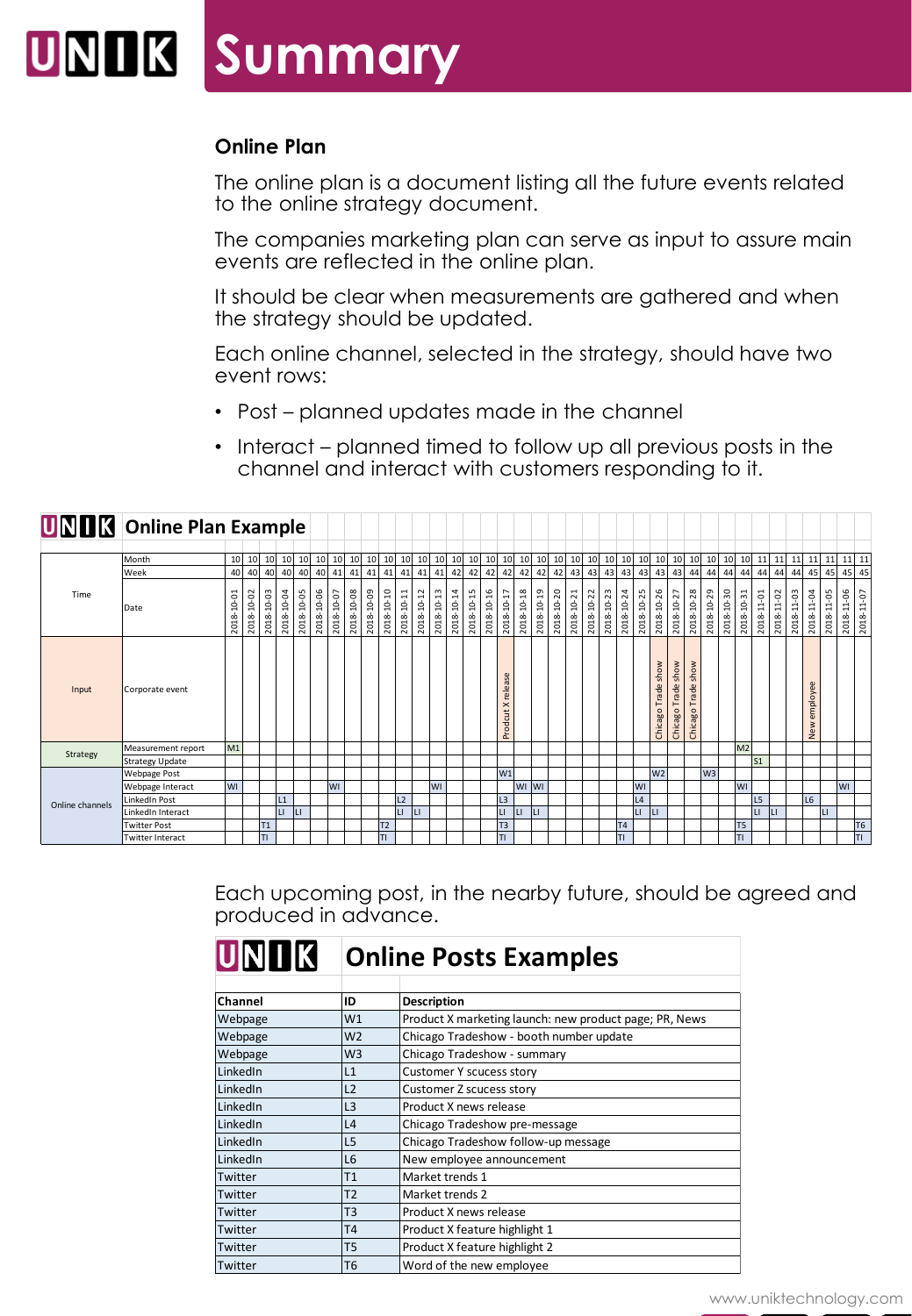### **UNIK Summary**

#### **Online channels summary**

As a minimum a "normal" company should have a company website (to share information about the company to stakeholders) and a LinkedIn page (to spread awareness to customers and future recruits). Dependent of the company's business they should consider other online channels as well. There are many channels, such as Facebook, Twitter, YouTube and Instagram. The more channels used the more engagement (and resources needed).

| Channel              | Description                                                                                                             | Million<br>users |
|----------------------|-------------------------------------------------------------------------------------------------------------------------|------------------|
| Corporate<br>website | A company's own website.                                                                                                | N/A              |
| Campaign<br>website  | A complementary website to a company's<br>own website, intended for a certain purpose.                                  | N/A              |
| LinkedIn             | A platform where business people can<br>connect and build relationships. Started out as<br>a portal for recruitments.   | 550              |
| Facebook             | The worlds largest platform where people can<br>connect and build relationships.                                        | 2200             |
| Twitter              | A platform for sharing short text messages<br>quickly to a large number of people.                                      | 330              |
| YouTube              | A platform sharing videos.                                                                                              | 1500             |
| Instagram            | A platform used to share pictures and videos,<br>both publicly and privately.                                           | 800              |
| Snapchat             | An instant messaging application for<br>smartphones where the messages are<br>automatically removed after being viewed. | 300              |
| Pinterest            | A platform used to share pictures and videos<br>enabeling users to find information on www.                             | 200              |
| Google+              | Googles own social media platform, that is<br>compatible with Googles other products,<br>including YouTube.             | 100              |
| WhatsApp             | An instant messaging application for<br>smartphones where the messages are<br>encrytped.                                | 700              |
| Reddit               | A platform for discussions and web content<br>rating.                                                                   | 330              |
| Tumblr               | A micro-blogging and social networking<br>platform.                                                                     | 390              |
| Periscope            | A live video streaming application.                                                                                     | 10 <sup>°</sup>  |

Below are example of the most common ones: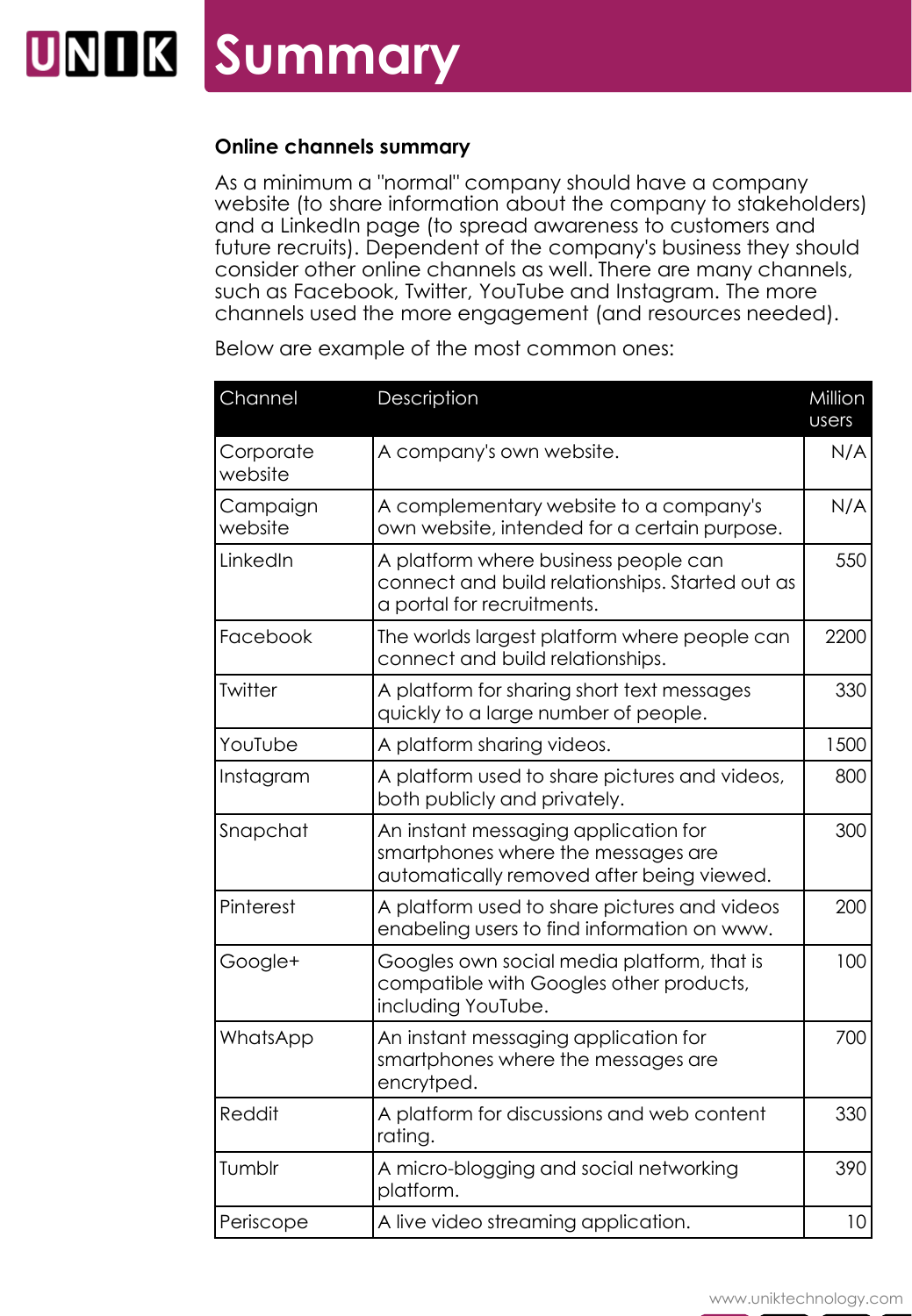### **Update strategy per channel**

As the different channels are used in different ways it's important to know and set up a update strategy per channel.

Below are some examples of recommendations per channels after a review of the stereotype of users and in what way they use the channels.

| Channel              | Recommendation on updates                                                                                                                                                                                                                   |
|----------------------|---------------------------------------------------------------------------------------------------------------------------------------------------------------------------------------------------------------------------------------------|
| Corporate<br>website | No maximum limit on updates, but assure that the<br>content is not obsolete or old (nothing worse than a<br>latest news item that is older than a month).                                                                                   |
| LinkedIn             | Max 1 post per day. Make the post in the early<br>morning. If only weekly updates possible post Tues-Turs<br>during "commuting-home-time".                                                                                                  |
| Facebook             | Max 1 posts per day; not to spam the users flow. Make<br>one post in the afternoon. If only weekly updates<br>possible post on a Friday (and have a "happy"<br>content).                                                                    |
| Twitter              | Most tweets are retweeted within an hour after it has<br>been posted. A high frequency is recommended, e.g.<br>1 post per hour during the day. If only weekly updates<br>possible post Wednesday afternoon during<br>"commuting-home-time". |
| YouTube              | No maximum limit on updates, but assure that the<br>content is not obsolete.                                                                                                                                                                |
| Instagram            | Max 2 posts per day; not to spam the users flow. Make<br>one post early morning and one after lunch. If only<br>weekly updates possible post Monday or Thursday in<br>the morning.                                                          |
| Pinterest            | Max 30 posts per day. Spread the post during the day.<br>If only weekly updates possible make the post Saturday<br>afternoon.                                                                                                               |
| Google+              | Max 2 posts per day; not to spam the users flow. Make<br>one post early morning and one after lunch. If only<br>weekly updates possible make the post Wednesday<br>morning.                                                                 |